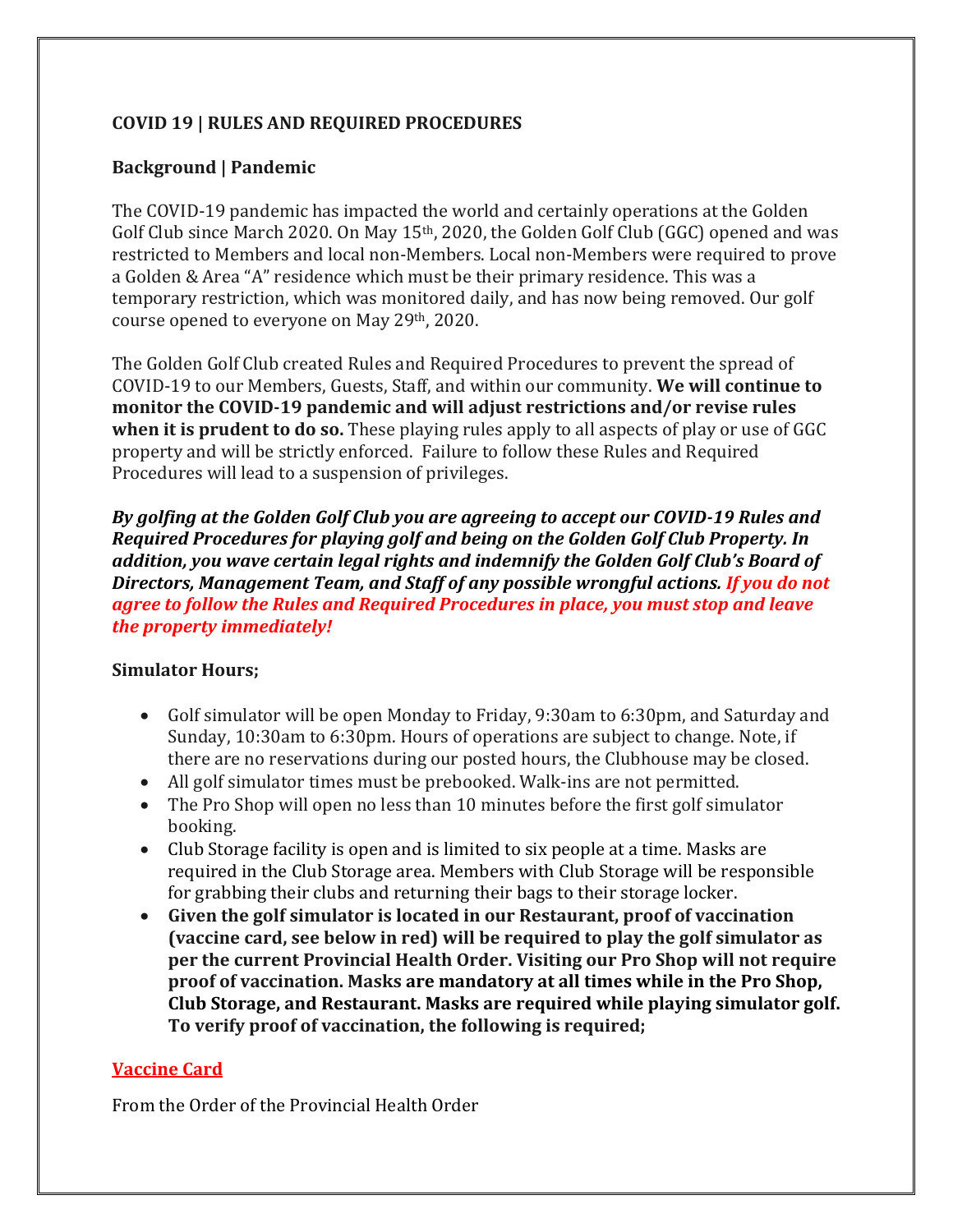"vaccine card" means the following:

a) in the case of a person who is more than 18 years of age, photo identification and proof in one of the following forms that the holder is vaccinated:

i. electronic proof or a printed copy of an electronic proof

(A) issued by the government in the form of a QR code, accessible through the "BC Services Card" electronic online platform, and

(B) showing the name of the holder;

ii. proof in writing, issued by the government for the purpose of showing proof of vaccination in accordance with orders made under the Public Health Act;

iii. a type of proof, whether electronic or in writing, that is issued

(A) by the government of Canada or of a province of Canada, and

(B) for the purpose of showing proof of vaccination in accordance with an order made in the exercise of a statutory power with respect to the protection of public health or the facilitation of international travel;

b) in the case of a person who is 12 to 18 years of age, proof in a form referred to in paragraph a) (i), (ii) or (iii).

4. Subject to a direction by me, on the recommendation of the medical health officer, that this Part of the Order does not apply to a premises in the geographic area of the Province for which the medical health officer is designated, the following requirements apply:

a. An operator must obtain proof in the form of a vaccine card that a patron has received two doses of vaccine in order to be served in a premises.

b. A patron must provide an operator with proof in the form of a vaccine card of having received two doses of vaccine in order to be served in a premises.

c. An operator must not permit a patron, who has not provided the operator with proof in the form of a vaccine card of having received two doses of vaccine, to remain on the premises.

d. A patron who has not provided an operator with proof in the form of a vaccine card of having received two doses of vaccine must not remain on the premises.

5. An operator must not scan the QR code on a vaccine card with a tool other than a BC Vaccine Card Verifier App.

6. Subject to section 7, an operator must not retain proof of vaccination or identification provided by a patron, or use it for any purpose other than to confirm that a patron has been vaccinated, as required by this Order.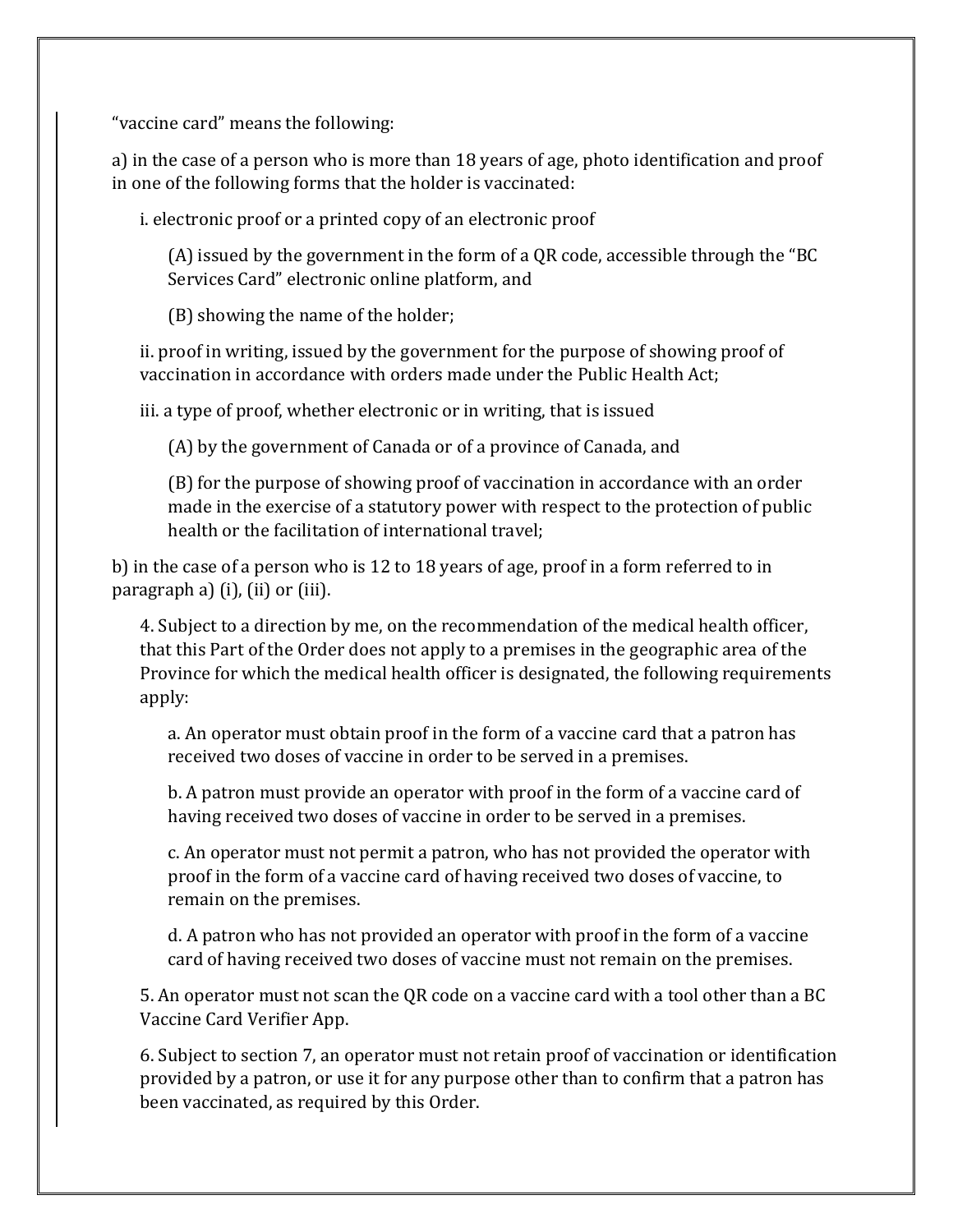7. Despite section 6, with the written consent of a patron, an operator may keep a record of the fact that the patron has provided proof of being vaccinated in compliance with this Part until this Order expires or is repealed, and the operator may rely upon this record to satisfy the 7 requirements in this Part with respect to the presence of the patron at the premises in the future.

## **Booking | Online or by Phone;**

- Golf simulator times can be booked on our website [\(https://golfgolden.com/teetimes\)](https://golfgolden.com/teetimes) or by calling the Pro Shop at 250-344-2700.
- Bookings of up to four people are permitted.
- Tap for credit or debit cards is the preferred method of payment. Cash will be accepted.

# **Arrival | Grounds Restricted;**

- It is recommended golfers arrive no more than 10 minutes prior to your simulator golf time.
- All golfers must enter through the front door of the Pro Shop. Access to the golf simulator area will be given by Staff.
- Congregating in the parking lot is prohibited.

# **Player | Basic Rules;**

- Players are expected to follow all federal, provincial and municipal rules relating to Covid-19.
- Players are expected to know and follow these Rules and Required Procedures as a condition of play. Groups will be provided the Rules and Required Procedures by email at the time of booking.
- All signage must be followed by golfers. Failure to do so will result in immediate removal from the property.
- Players failing to follow our Rules and Required Procedures and/or posted signage may be suspended. The following suspensions will be applied;
	- $\circ$  First offense = up to one-month suspension
	- $\circ$  Second offense = up to two-month suspension
	- $\circ$  Third offense = suspended for the remainder of the 2022 season
- Players are responsible for their own safety and are encouraged to bring their own hand sanitizer and use it every time they touch a foreign surface.
- Washrooms in the Clubhouse are open. Follow recommended hand washing procedures posted in the washrooms.
- Following your activity, return to your vehicle in a timely manner. Congregating in the parking lot is prohibited.